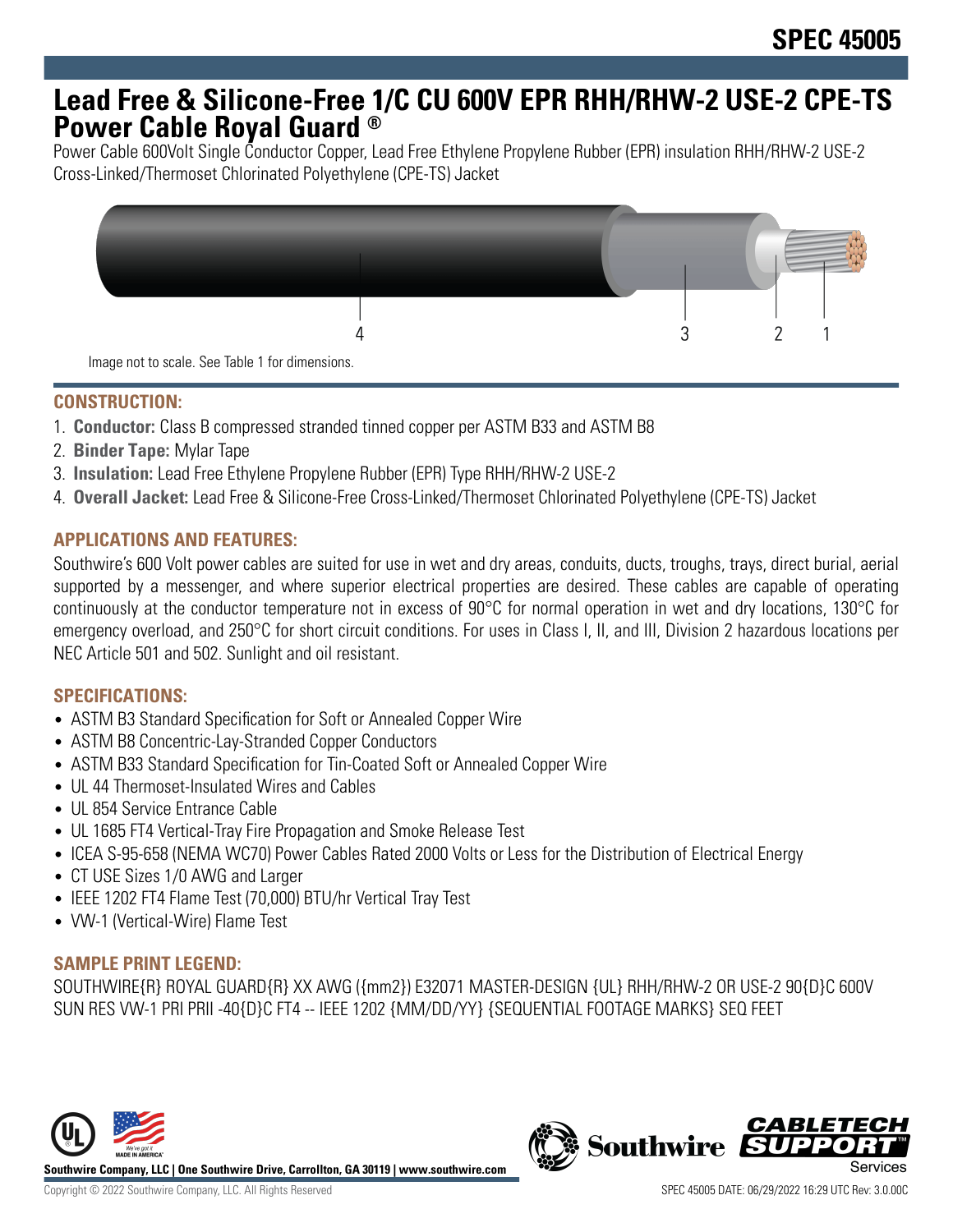## **Table 1 – Weights and Measurements**

| <b>Stock</b><br>Number | Cond. Size     | Diameter Over<br>Conductor | Insul.<br><b>Thickness</b> | Diameter Over<br>Insulation | Jacket<br><b>Thickness</b> | Approx.<br><b>OD</b> | Copper<br>Weight | Approx.<br>Weight |
|------------------------|----------------|----------------------------|----------------------------|-----------------------------|----------------------------|----------------------|------------------|-------------------|
|                        | AWG/<br>Kcmil  | inch                       | mil                        | inch                        | mil                        | inch                 | lb/1000ft        | lb/1000ft         |
| 592004                 | 8              | 0.139                      | 45                         | 0.229                       | 15                         | 0.259                | 51               | 73                |
| 589493                 | 6              | 0.174                      | 45                         | 0.264                       | 30                         | 0.324                | 81               | 116               |
| 589492                 | 4              | 0.221                      | 45                         | 0.311                       | 30                         | 0.371                | 129              | 171               |
| 652233^                | 4              | 0.221                      | 45                         | 0.311                       | 30                         | 0.371                | 129              | 171               |
| 589491                 | $\overline{2}$ | 0.277                      | 45                         | 0.367                       | 30                         | 0.427                | 205              | 257               |
| 594504^                | $\overline{2}$ | 0.277                      | 45                         | 0.367                       | 30                         | 0.427                | 205              | 257               |
| 589490                 | $\mathbf{1}$   | 0.321                      | 55                         | 0.431                       | 30                         | 0.491                | 258              | 322               |
| 5894950                | 1/0            | 0.360                      | 55                         | 0.470                       | 45                         | 0.560                | 326              | 412               |
| 5894960                | 2/0            | 0.404                      | 55                         | 0.514                       | 45                         | 0.604                | 411              | 506               |
| 5945060^               | 2/0            | 0.404                      | 55                         | 0.514                       | 45                         | 0.604                | 411              | 506               |
| 5920110                | 3/0            | 0.454                      | 55                         | 0.564                       | 45                         | 0.654                | 518              | 623               |
| 589500♦                | 4/0            | 0.510                      | 55                         | 0.620                       | 45                         | 0.710                | 653              | 769               |
| 594507^                | 4/0            | 0.510                      | 60                         | 0.620                       | 50                         | 0.795                | 653              | 789               |
| 5894970                | 250            | 0.558                      | 65                         | 0.688                       | 65                         | 0.872                | 772              | 984               |
| 589502                 | 300            | 0.611                      | 65                         | 0.747                       | 65                         | 0.877                | 926              | 1095              |
| 5894990                | 350            | 0.661                      | 65                         | 0.791                       | 65                         | 0.921                | 1081             | 1273              |
| 5895010                | 500            | 0.789                      | 65                         | 0.919                       | 65                         | 1.049                | 1544             | 1767              |
| 595421                 | 600            | 0.893                      | 90                         | 1.05                        | 75                         | 1.20                 | 1853             | 2152              |
| 5920170                | 750            | 0.968                      | 80                         | 1.128                       | 65                         | 1.258                | 2316             | 2608              |
| 589488                 | 1000           | 1.117                      | 80                         | 1.277                       | 65                         | 1.407                | 3088             | 3418              |

All dimensions are nominal and subject to normal manufacturing tolerances

◊ Cable marked with this symbol is a standard stock item

† Ampacities are based on Table 310.16 of the NEC 2020 Edition. Ampacities of insulated conductors rated up to and including 2000 Volts with not more than three current-carrying conductors in raceway, cable or direct buried based on ambient temperature of 30ºC (86ºF).

^ Green Color